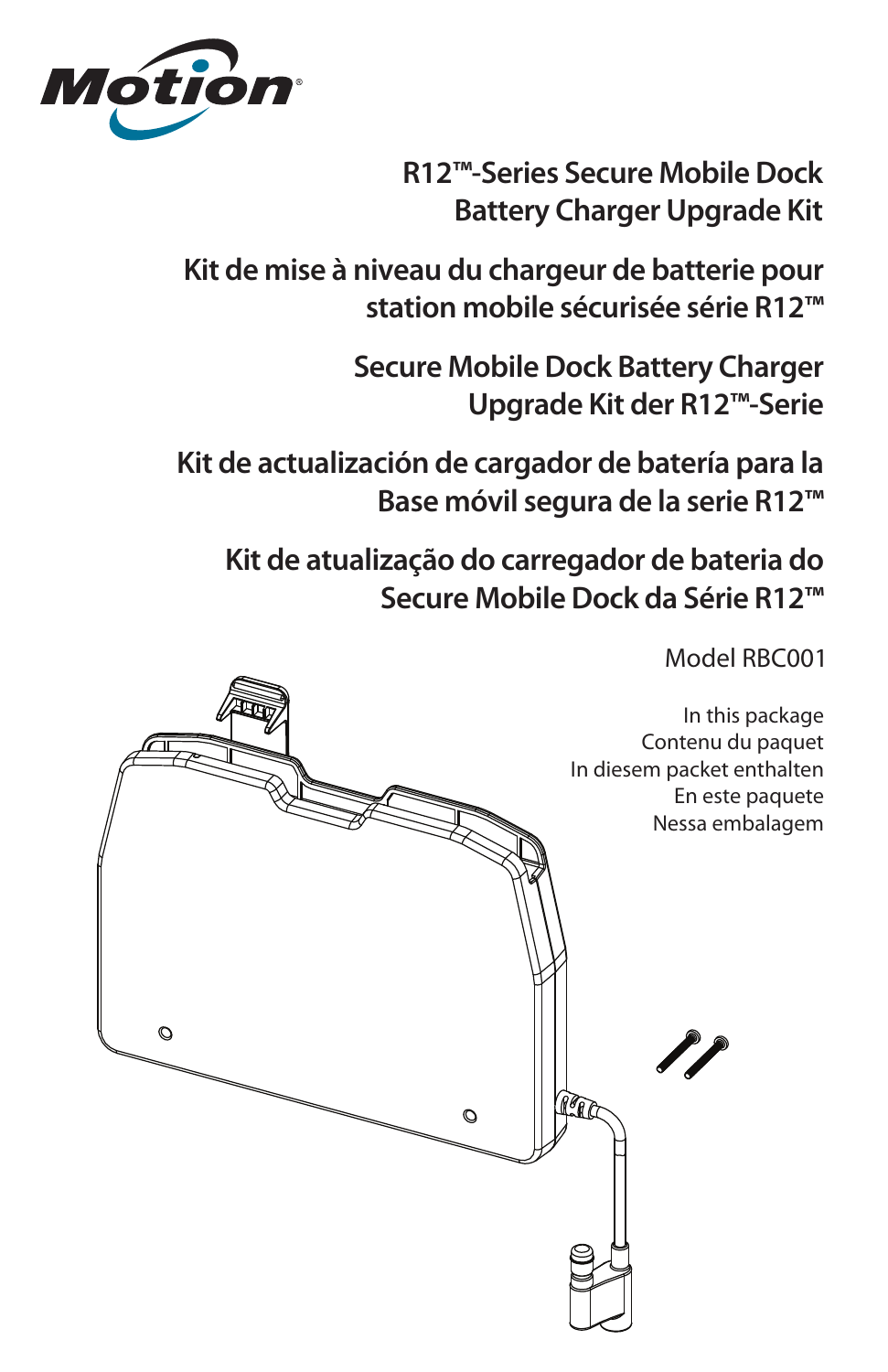## **Installation Installation Anbringen Montaje Instalação**



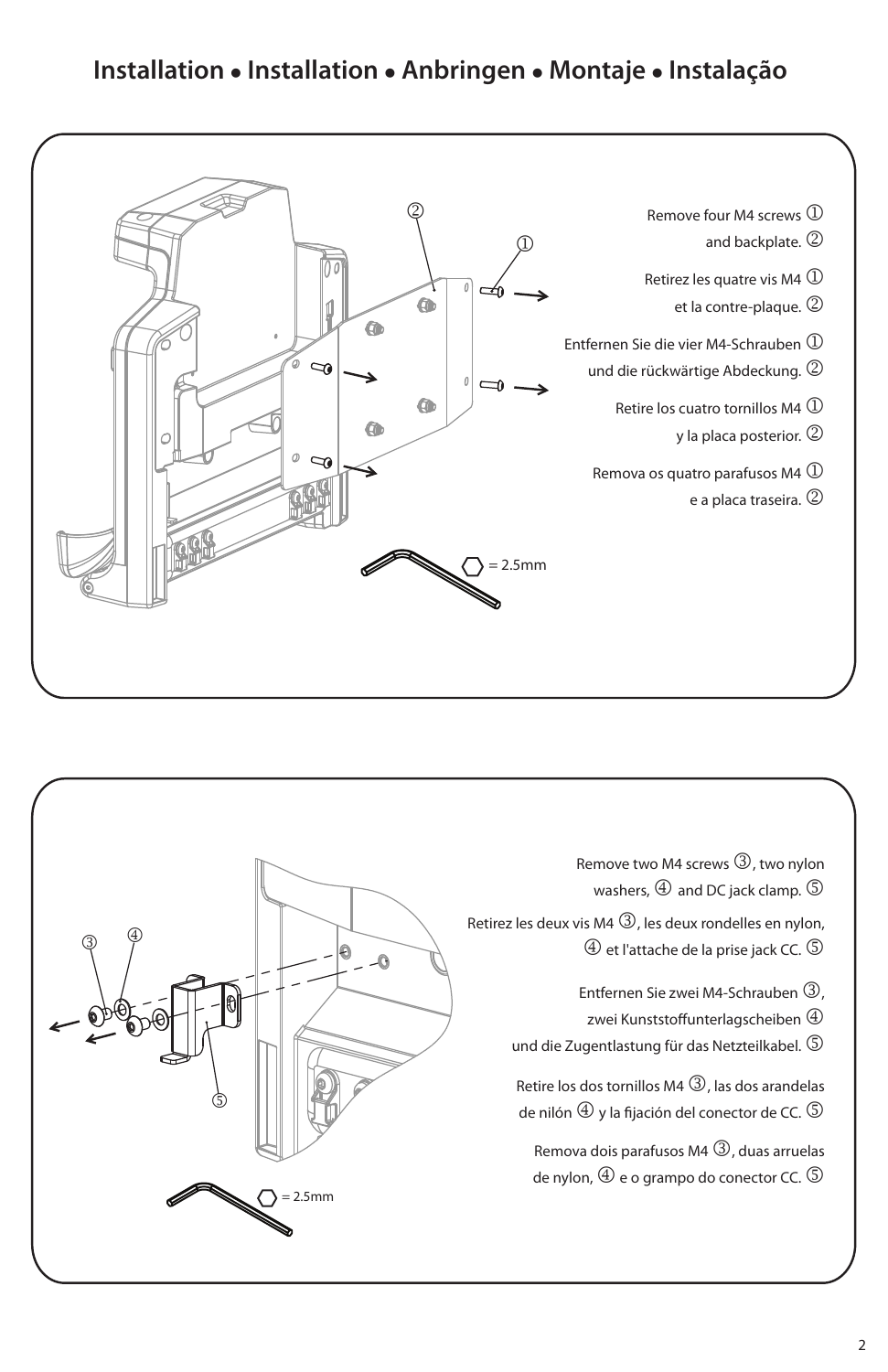

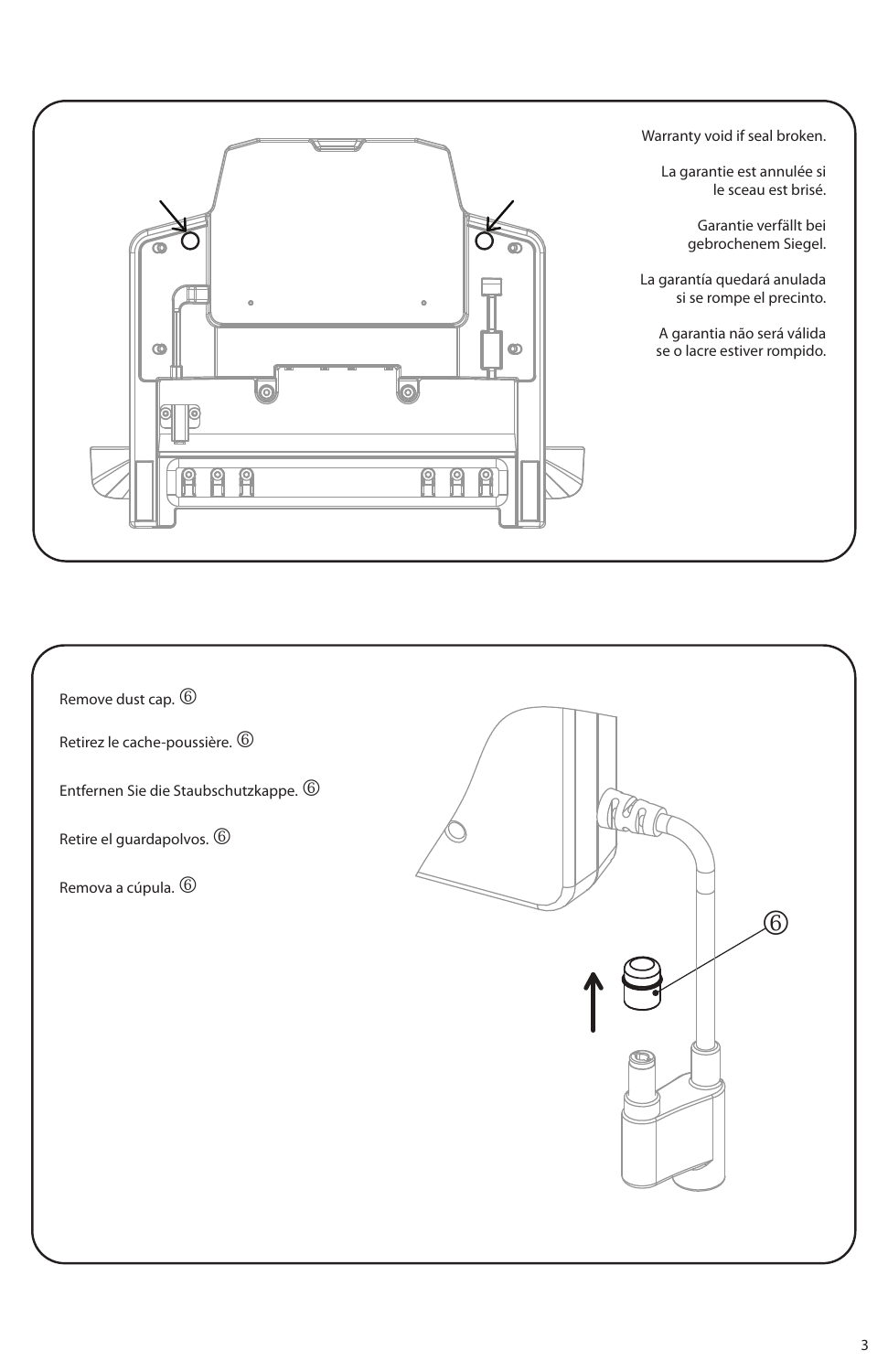

(8)

| Plug the battery charger cable into the dock DC jack. |  |
|-------------------------------------------------------|--|
|                                                       |  |

Ensure the cable  $\circledS$  is fitted in the dock recess channel.

Branchez le câble du chargeur de batterie dans la prise jack CC de la station.

Vérifiez que le câble  $\circledR$  est placé dans le canal de la station.

Stecken Sie das Kabel des Akkuladegeräts in den Gleichstromanschluss am Dock ein.

Stellen Sie sicher, dass das Kabel  $\circledR$  in der entsprechenden Aussparung des Docks verläuft.

Enchufe el cable del cargador de batería en el conector de CC de la base.

Asegúrese de que el cable  $\circledS$  está ajustado en el canal del hueco de la base.

Conecte o cabo do carregador de bateria no conector CC da base.

Certifique-se de que o cabo  $\circledS$  se ajusta ao canal de recesso da base.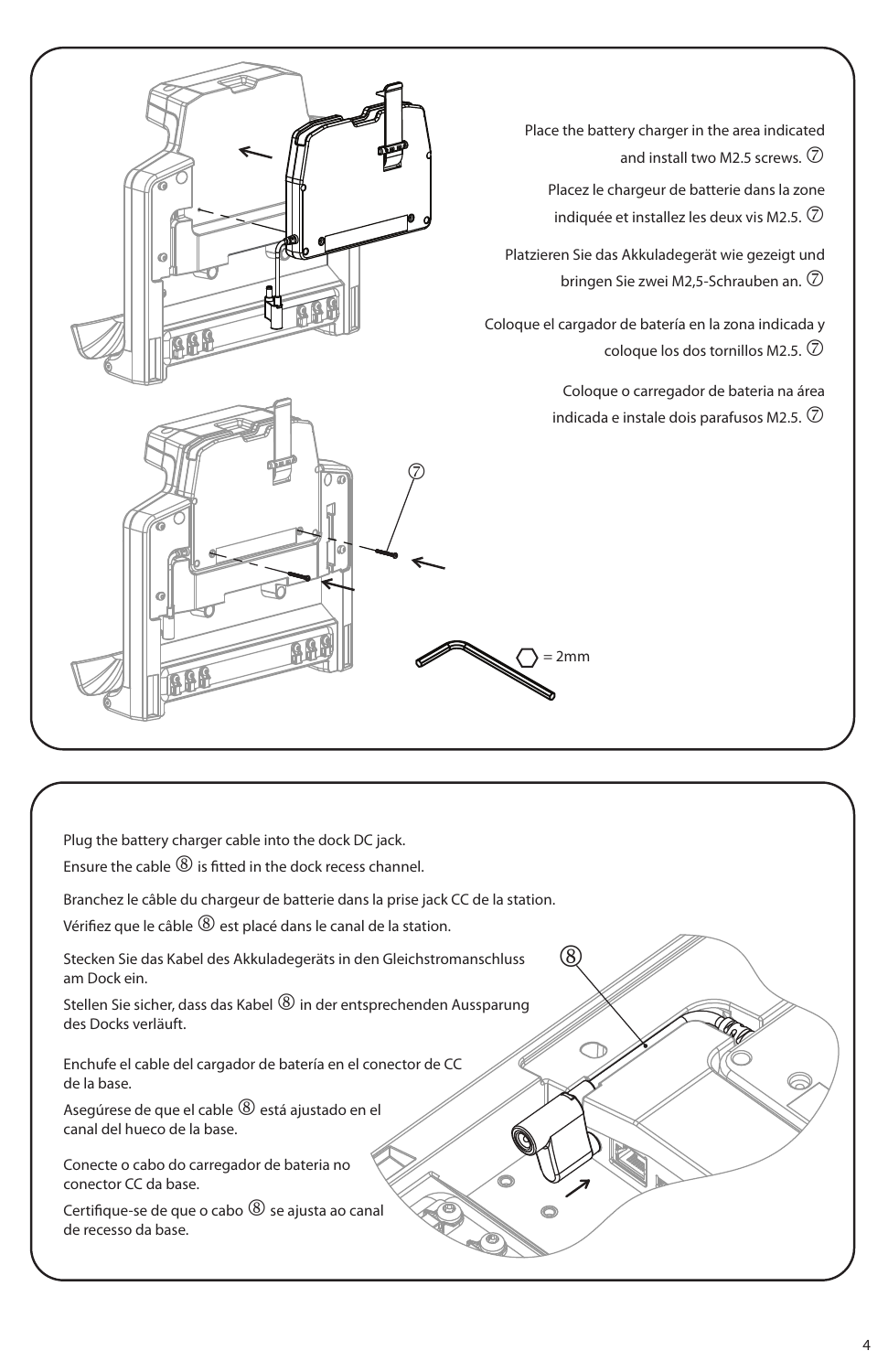

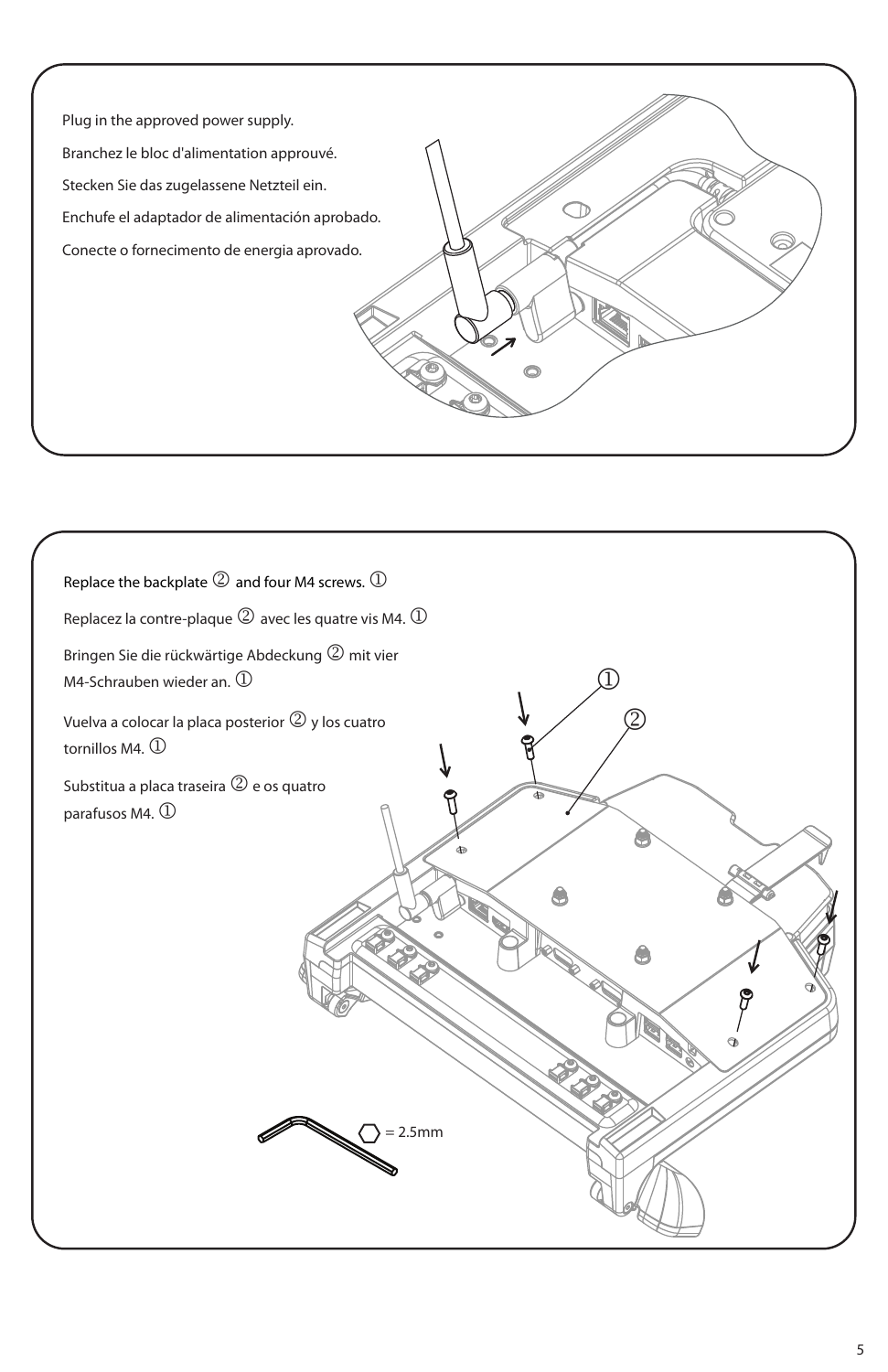Refit the DC jack clamp  $\circledS$  making sure it fits tightly against the plugs.

Remontez l'attache de la prise jack CC  $\circledS$  en vérifiant qu'elle est bien serrée sur les fiches.

Stecken Sie die Zugentlastung für das Netzteilkabel auf  $\mathbb S$  und stellen Sie sicher, dass es gut sitzt.

Vuelva a colocar la fijación del conector de CC <sup>5</sup> asegurándose de que está ajustado firmemente contra los tapones.

Reencaixe o grampo do conector CC  $\mathbb G$ , garantindo o encaixe firme nos plugues.



I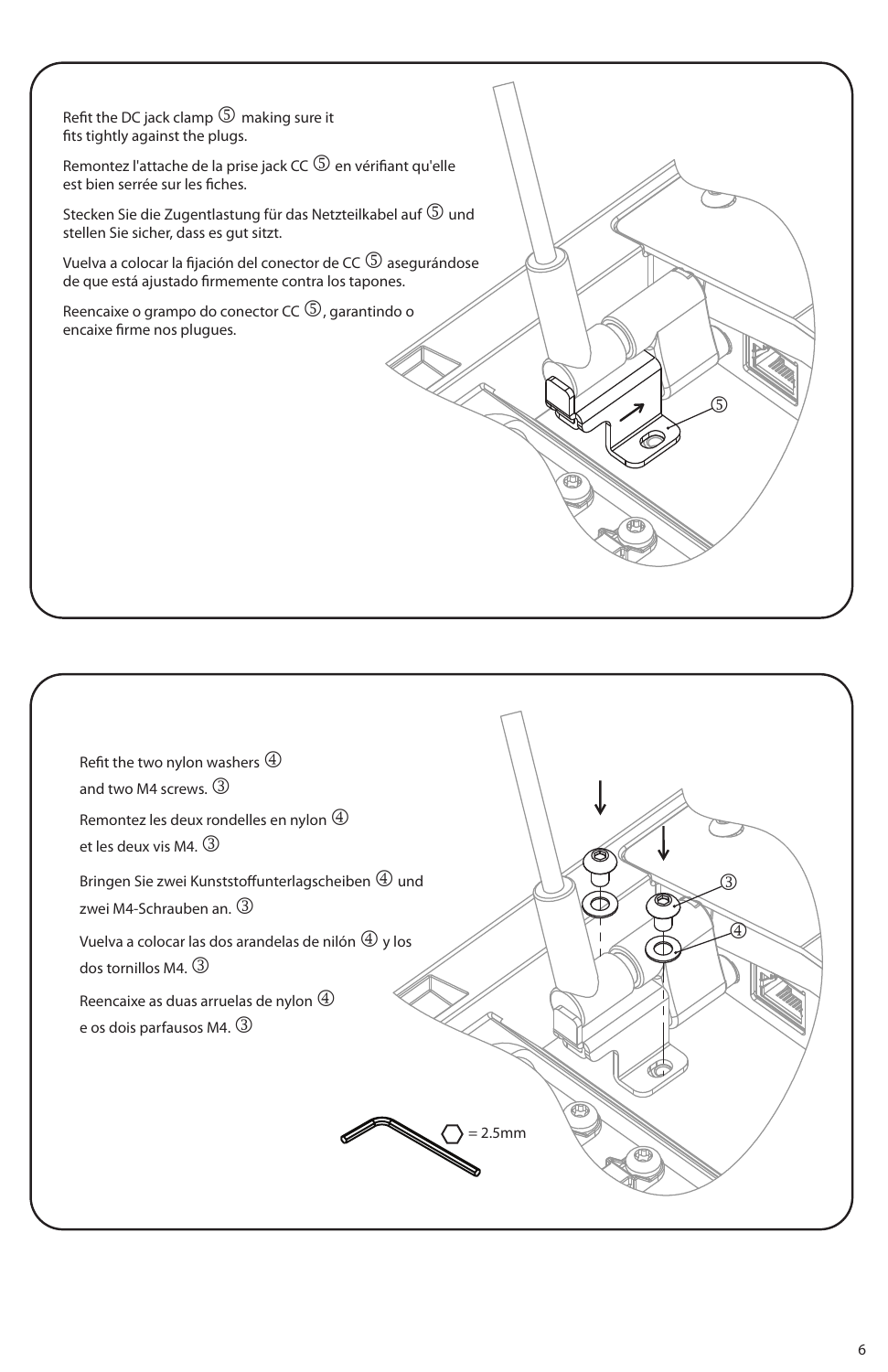## **Getting Started Mise en route Erste Schritte Información general Introdução**

Insert the R12™-Series Additional Battery (sold separately). Insérez la batterie supplémentaire série R12™ (vendue séparément). Setzen Sie den Zusatzakku der R12™-Serie (separat erhältlich) ein. Inserte la batería adicional de la serie R12™ (se vende por separado). Insira a bateria adicional da Série R12™ (vendida separadamente).

Charge status indicator light Voyant d'état de la charge Ladestatus-LED Luz indicadora de estado de carga Luz do indicador do status de carga



| Color        | <b>Battery Status</b>  |  |
|--------------|------------------------|--|
| Green        | <b>Battery Charged</b> |  |
| Amber        | Charging               |  |
| Flashing Red | Fault or bad battery   |  |

| Couleur          | État de la batterie                                  |
|------------------|------------------------------------------------------|
| Vert             | Batterie chargée                                     |
| Jaune            | En charge                                            |
| Rouge clignotant | l Anomalie de la batterie ou<br>batterie défectueuse |

| Farbe               | <b>Akkustatus</b>         |
|---------------------|---------------------------|
| Grün                | Akku ist aufgeladen       |
| Gelb                | Ladevorgang läuft         |
| <b>Rot blinkend</b> | Fehler oder falscher Akku |

| Color            | Estado de la batería             |
|------------------|----------------------------------|
| Verde            | Batería cargada                  |
| <b>Ambar</b>     | Cargando                         |
| Rojo parpadeando | Anomalía o batería en mal estado |

| Cor               | Status da bateria            |
|-------------------|------------------------------|
| Verde             | Bateria carregada            |
| Âmbar             | Carregando                   |
| Piscando vermelho | Falha ou bateria com defeito |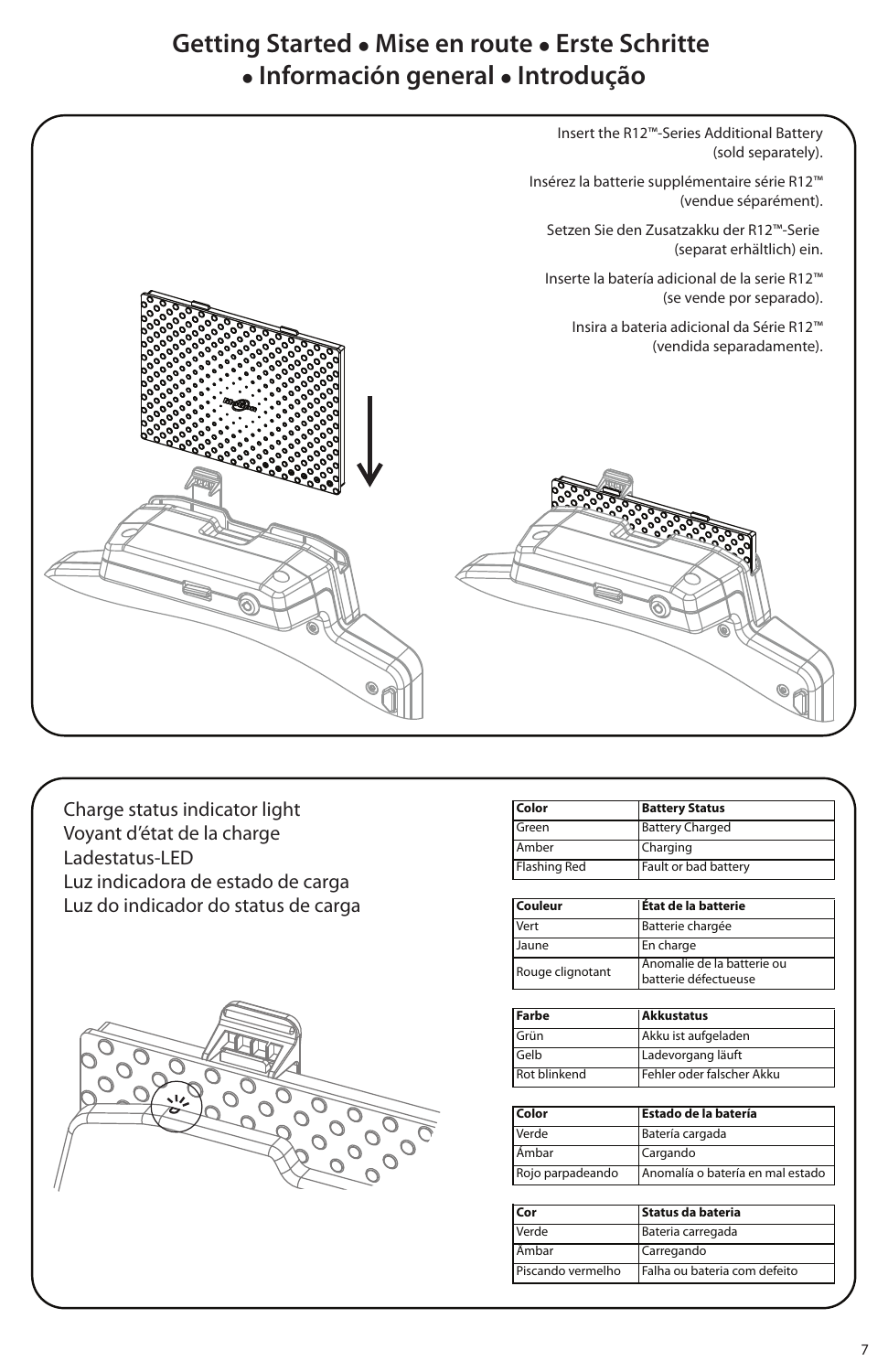This product requires use of a Motion-approved power supply and must not be directly connected to any other power source. For approved adapters, see http://www.motioncomputing.com/us/products/accessories

Ce produit nécessite l'utilisation d'une alimentation approuvée par Motion et ne doit pas être connecté directement à toute autre source d'alimentation.

Pour des adaptateurs approuvés, consultez le site http://www.motioncomputing.com/fr/products/accessories

Für dieses Produkt muss ein von Motion zugelassenes Netzteil verwendet werden und das Produkt darf nicht direkt an eine andere Stromquelle angeschlossen werden.

Informationen zu zugelassenen Netzteilen finden Sie unter http://www.motioncomputing.com/de/products/accessories

Este producto requiere el uso de un adaptador de alimentación aprobado por Motion y no se debe conectar directamente a ninguna otra fuente de alimentación.

Para consultar una lista de adaptadores aprobados, visite http://www.motioncomputing.com/es/products/accessories

Este produto requer o uso de um fornecimento de alimentação aprovado pela Motion e não deve ser conectado diretamente a nenhuma outra fonte de alimentação.

Para saber quais são os adaptadores aprovados, consulte http://www.motioncomputing.com/pt/products/accessories



Motion-approved external power adapters by Lind (sold separately)

Adaptateurs d'alimentation de Lind approuvés par Motion (vendus séparément)

Von Motion zugelassene Netzteile von Lind (separat erhältlich)

Adaptadores de alimentación aprobados por Motion de Lind (se venden por separado)

Adaptadores de energia externos aprovados pela Motion da Lind (vendidos separadamente)



Approved Motion AC Power Pack (sold separately)

Pack d'alimentation électrique CA approuvé par Motion (vendu séparément)

Zugelassener Motion Akkupack (separat erhältlich)

Paquete de alimentación de CA aprobado por Motion (se vende por separado)

> Bloco de alimentação CA aprovados da Motion (vendido separadamente)